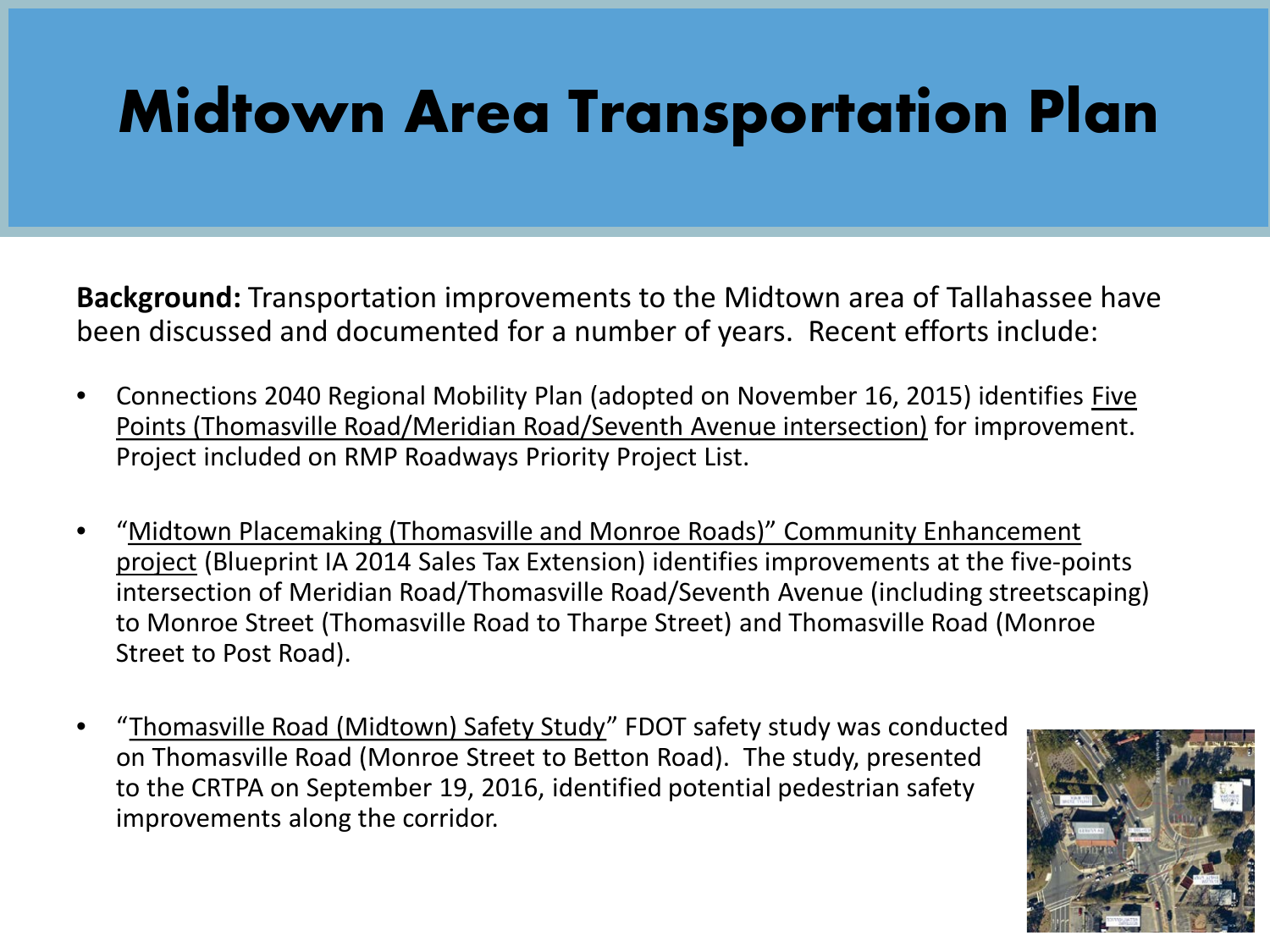### **PLAN**

- Midtown Plan coordinates these efforts…
- Technical Study focusing on reviewing existing studies as well as data collection (including use of Bluetooth technology in the Midtown area)

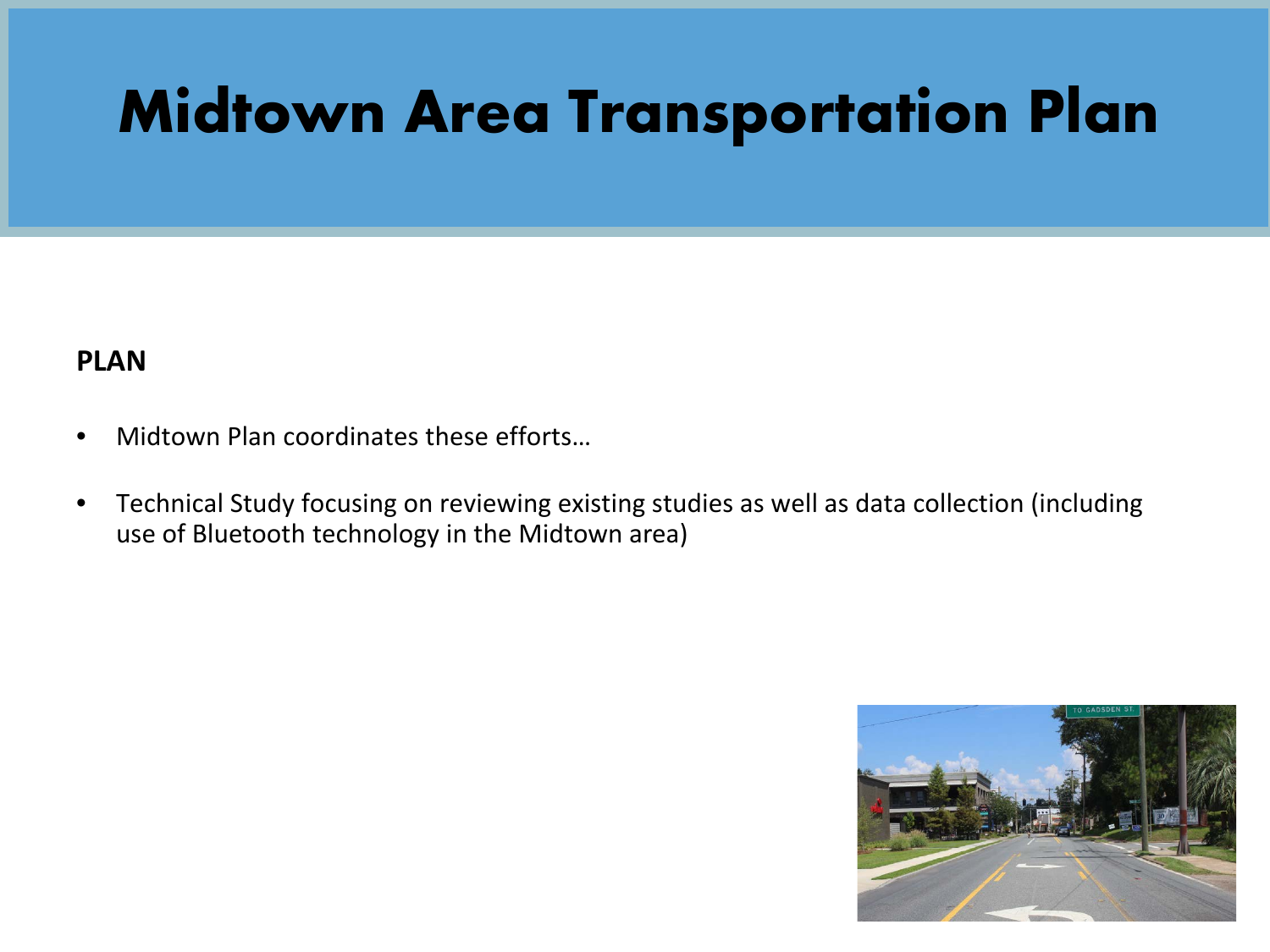#### **Bluetooth Reader Locations Map**

- 20 devices recently placed over 2 week period
- Assists with study's purpose to gain a better understanding of travel patterns in and around the Midtown area…
- Collected data will supplement other traffic information to assist with identification of issues and recommended improvements

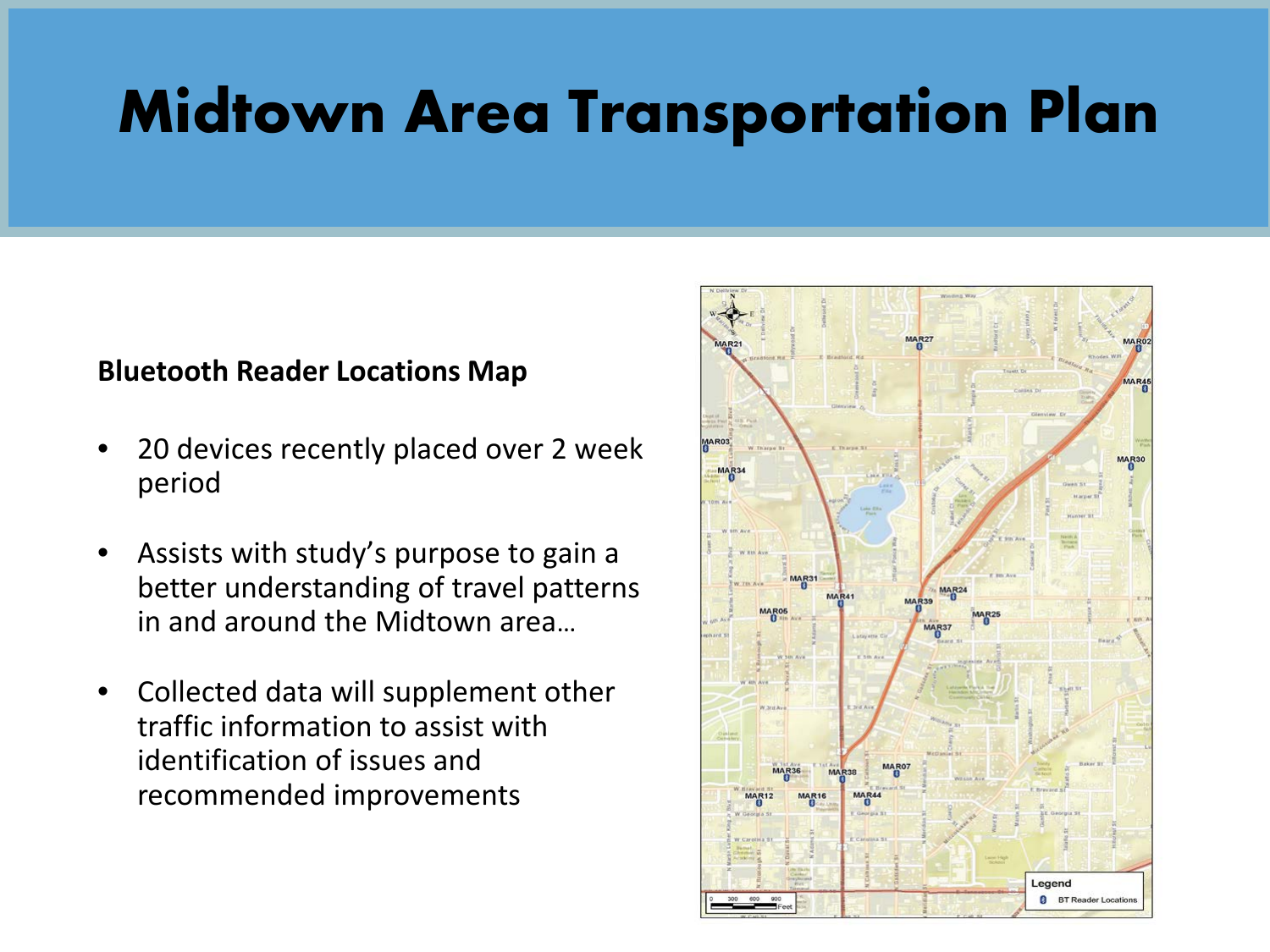### **PLAN**

• Potential improvements will be considered and evaluated for feasibility, including:

Roundabouts Complete Street concepts One-way streets Two-way streets Re-routing/signing Traffic calming measures Speed limit modifications Street lighting Bicycle, pedestrian, and transit options

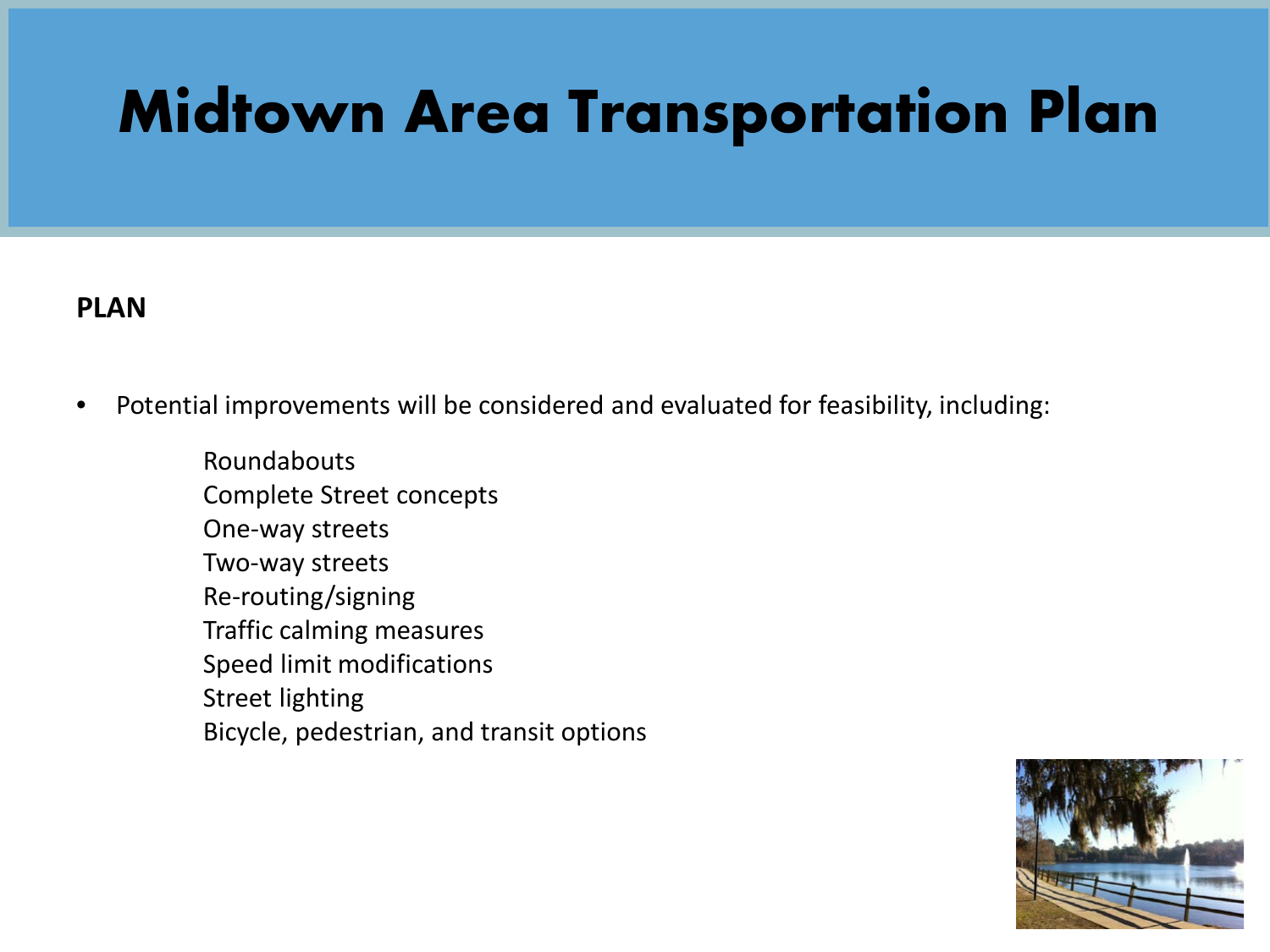#### **PLAN**

- Anticipated duration: 6 months
- Workshops will be scheduled with the Board and committees to discuss the study's evaluation
- **Result**: Technical report (identifying options and study recommendations)
- **Next steps** after plan…
	- o Refined analysis of identified alternatives
	- o Public Involvement
	- o Phasing and implementation of strategies